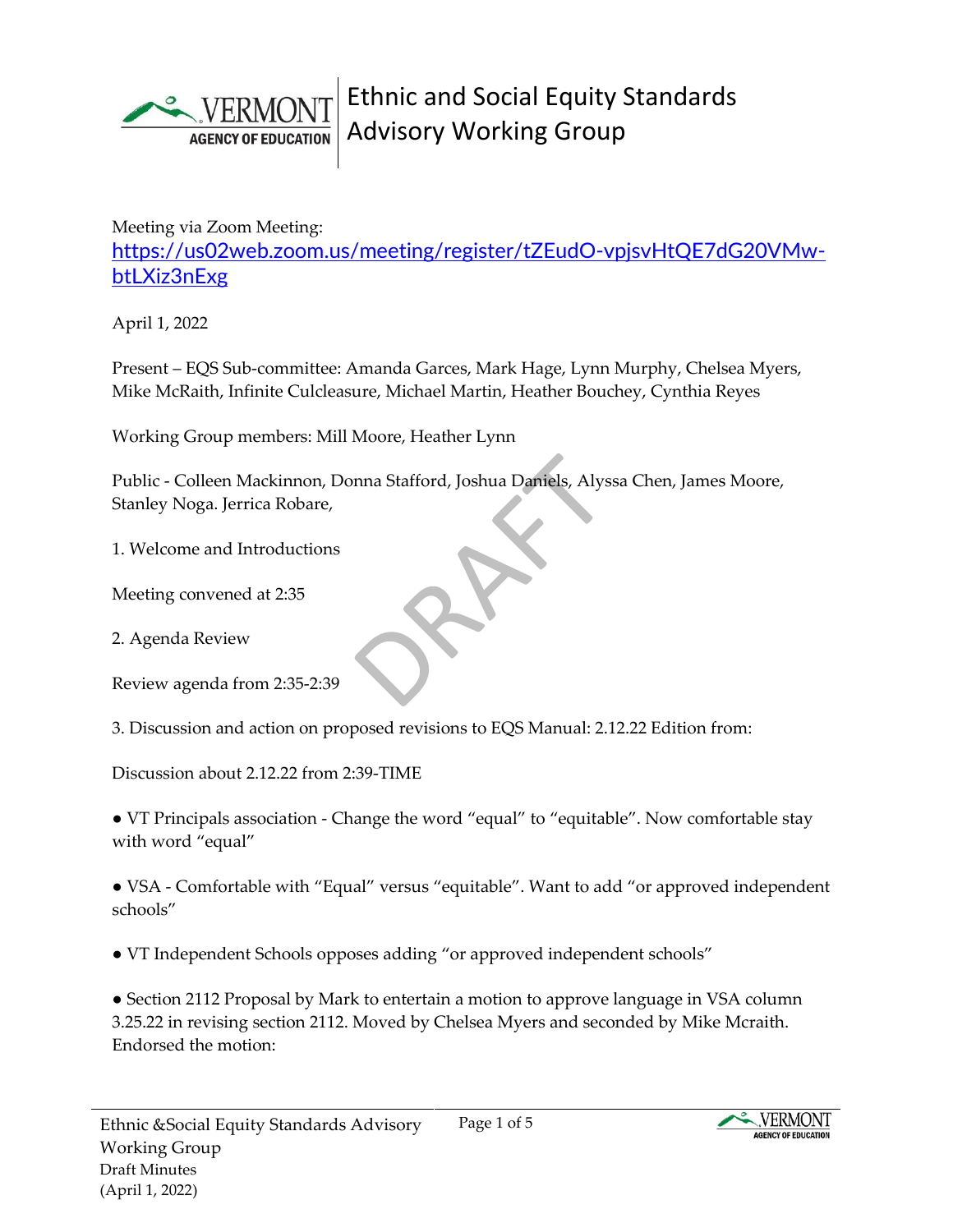○ Mark Hage, Lynn Murphy, Chelsea Myers, Mike Mcraith, Infinite Culcleasure, Michael Martin, Cynthia Reyes

● Section 2114 VPA recommends staying with the 2.12.22 language. The word "equality" will be retained. Proposed by mark, Mike moved the motion and Lynn seconded the motion. Endorsed the motion:

○ Mark Hage, Lynn Murphy, Chelsea Myers, Mike Mcraith, Infinite Culcleasure, Michael Martin, Cynthia Reyes

● Section 2120.1 VPA recommends staying with its 3.11.22 version of this language. Syntactical. Move Mike Mcraith and Second Cynthia. Endorsed motion:

○ Mark Hage, Lynn Murphy, Chelsea Myers, Mike Mcraith, Infinite Culcleasure, Michael Martin, Cynthia Reyes

● Section 2121.3 VPA recommends changing from "embedded into the school day" to "school day agreed-upon scheduled times for school employees." Move the motion Chelsea Myers and second Michael Martin Endorsed motion:

○ In favor Lynn Murphy, Chelsea Myers, Mike Mcraith, Infinite Culcleasure, Michael Martin, Cynthia Reyes

○ Opposed Mark Hage

● Section 2123.2 Use the word "home language" instead of "first language" and delete "or in an otherwise accessible format". Short discussion on the differences in proposed

languages. "Preferred home language(s) in an accessible format" was discussed. Move of motion to adopt, "home language(s) and in accessible format" by Mike McRaith, Cynthia Reyes second

○ In favor: Lynn Murphy, Mike McRaith, Heather Bouchey, Cynthia Reyes, Mark Hage, Chelsea Myers, Mike Martin, Infinite Culcleasure

Section 2114: Definitions, Proposal by VSA to edit from social group to social identity group. Motion. To add the word identity, and add a period after the word unity, and strike the following phrase and who are perceived as a group by society. Motioned definition reads:

"Social Identity Group" means a group of people who share common characteristics that shape their identity and promote a sense of unity. The characteristics can be innate and unchangeable, or otherwise fundamental to identity, conscience, and the exercise of rights and opportunities.

● Lynn Murphy Moved, Cynthia Reyes seconded, unanimously approved.

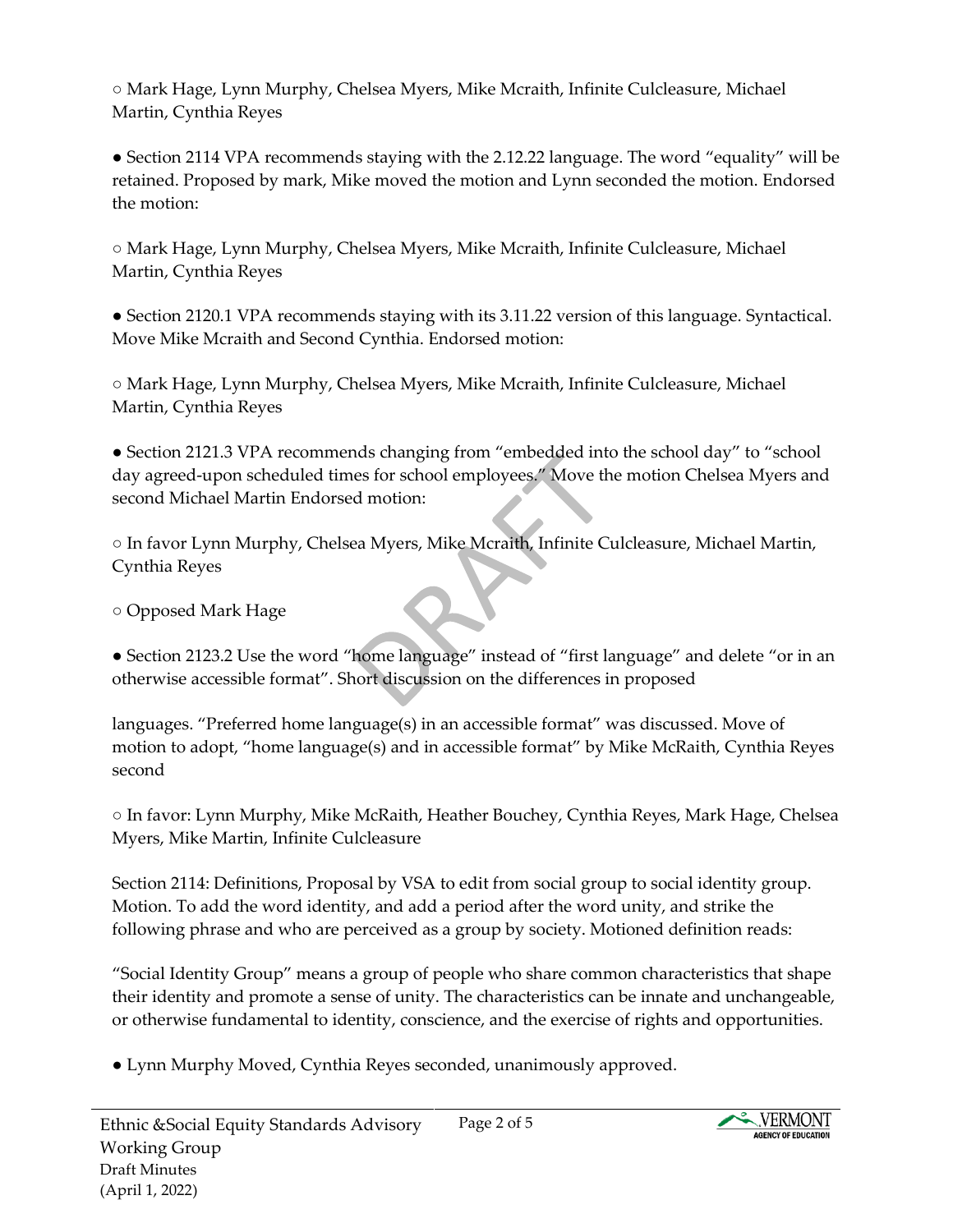Section 2114 Definitions: Motion for VSA's language from 3/11/22 be adopted.

● Chelsea Myers moved, Heather Bouchy Second–Motion unanimously approved.

Section 2120.1, Proposing the language: educators shall be supported in, VSA recommends striking the word "cultural" and adjusting subsequent tense changes as proposed by VSA on 3/11/22 and also do the same for other verb tenses in this section for matching and grammar and adding biases as proposed by VSA.

● Mike McRaith Motion made, second by Cythnia Reyes: Educators shall be supported in: (and change all verbs in the list to "ing" verbs) in the section, strike the word culture as proposed,change classroom environment to learning environment and adopt the word biases as proposed by VSA, Motion unanimously approved.

Note: Suggestion, Support could be addressed in both professional development (2120.3) and district goal setting that is reflected in 2120.6 (system for measuring against goals)

Section 2120.1, VSA recommended changes to the language on 3.11.22, (second section) Motion made to accept these changes by Lynn Murphy, Second Chelsea Myers, motion passed unanimously.

Section 2120.1, VSA recommended changes to language on 3.11.22, changing verbs to "ing" for tense purpose but keeping the word all as initially written on 2.12.22. Chelsea Myers moved, Lynn Murphy seconded, motion passed unanimously.

Section 2120.5, VSA recommended changes, adding the phrase, "public and approved independent school" striking: as required in 16 V.SA. Motion moved to approve by Mike McRaith, seconded by Lynn Murphy, motion unanimously passed.

Section 2114: VSBA suggested edit on 3/11/22, Cynthia Reyes moved, Chelsea Myers seconded, motion passed unanimously.

Section 2120.2: VSBA suggested edits on 3/25/22:

• Section A moved to adopt yes–5-4 vote, Chelsea, Mike, Mark, Martin, Heather Bouchey in favor: Infinite, Amanda, Cynthia, Lynn are no votes.

● Section B suggest to change recommended 3/25/22 language to "recognize and reduce the impact of" Motion made to change Mike Martin, Second-Cynthia, motion passes with one abstention–from Lynn Murphy

● Section D Motion made by Chelsea Myers, seconded by Lynn Murphy, to accept edits, motion passed unanimously.

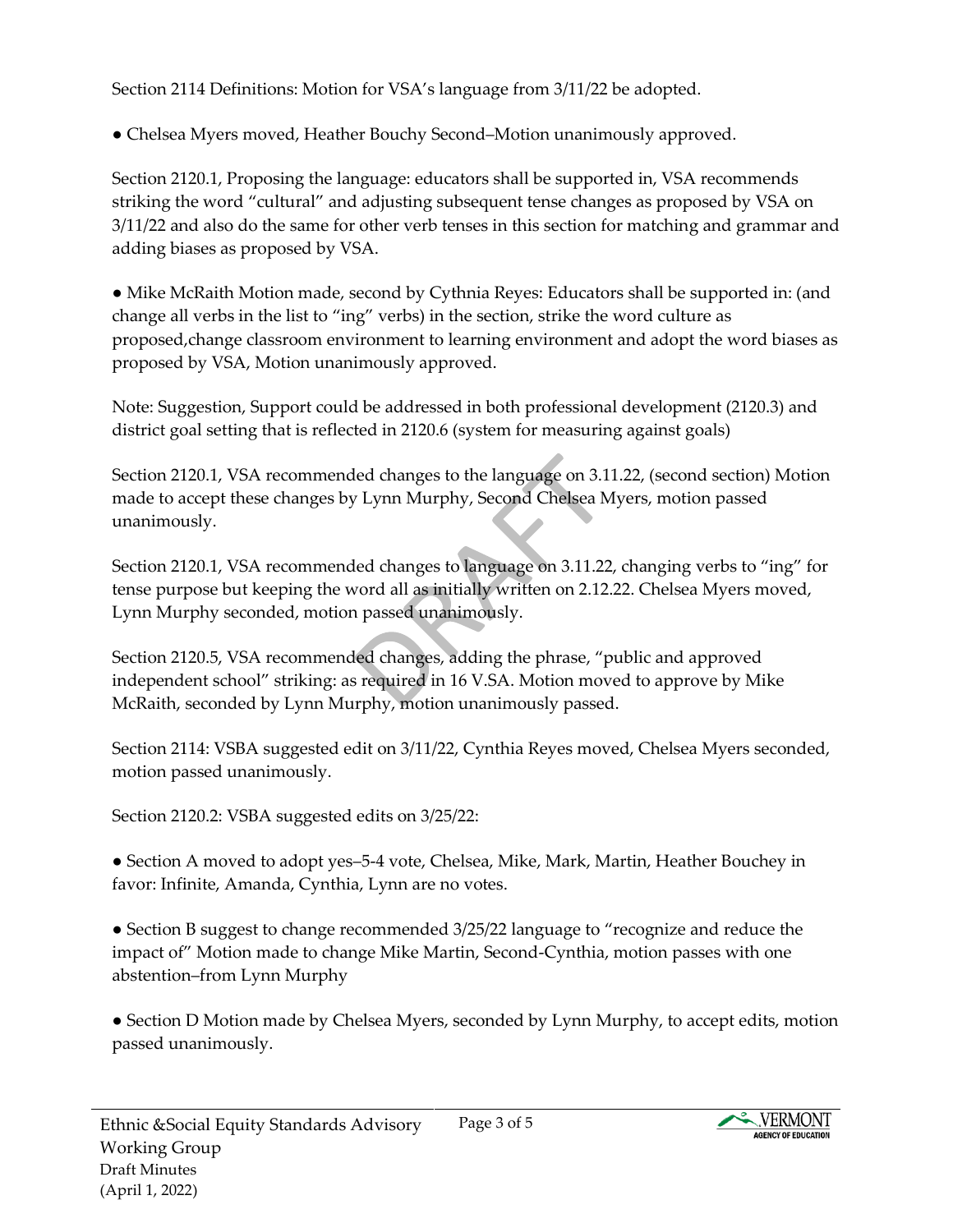4:50pm: Public Comment Period: Mark Hage invited public comment on two occasions:

• On second occasion, public member Stanley Noga made comment about VSA 16, shared the importance of having a statue within the document so that it can be referenced by people reading and engaged. Recommended caution when deleting a reference to a statute or law.

4:55pm, Hearing no other comments, public comment closed.

5:00pm, Subcommittee agreed to stay through 5:30pm, Heather Bouchey unable to stay, Quorum still in place.

Section 2120.2 VSBA recommended language from 3/25/22 changed to "(g) Ensure students have access to Flexible Pathway opportunities consistent with 16 V.S.A. 941," Mike McRaith motions, Mike Martin seconds, motion passes unanimously.

5:05, Infinite Culcleasure signed off, quorum remains in place.

Section 2120.6 Motion made to accept proposed changes as introduced by VSBA on 3.25.22 by Amanda Garces, seconded by Cynthia Reyes, motioned carried with one abstention (Mike Martin).

Section 2106.6 Motion made by Amanda Garces to approve VSBA's recommendations and adding the edit "aims to capture" with "includes" seconded by Chelsea Myers, motioned passed unanimously.

VSBA: Section 2120.6 (revised in total)

Each local school board shall ensure the alignment of existing school policies and create new policies as needed to accomplish the following:

(a) promote research, coordination and professional learning that leads to the development of age - and grade – appropriate programming and resources in Ethnic Studies that are integrated into all Curriculum Content areas in Section 2120.5 of this Manual and that are responsive to the developmental needs of all students, Pre-Kindergarten through Grade 12; and

(b) create systems for regularly, systematically, and continuously evaluating a school district's performance in attaining the above goals.

(c) When undertaking this policy work, school boards and school leadership shall engage with the communities they serve; and seek input and guidance through a process that aims to capture includes the voices and experiences of students, parents/legal guardians and other community members who are often underrepresented in this work and in school decisionmaking.